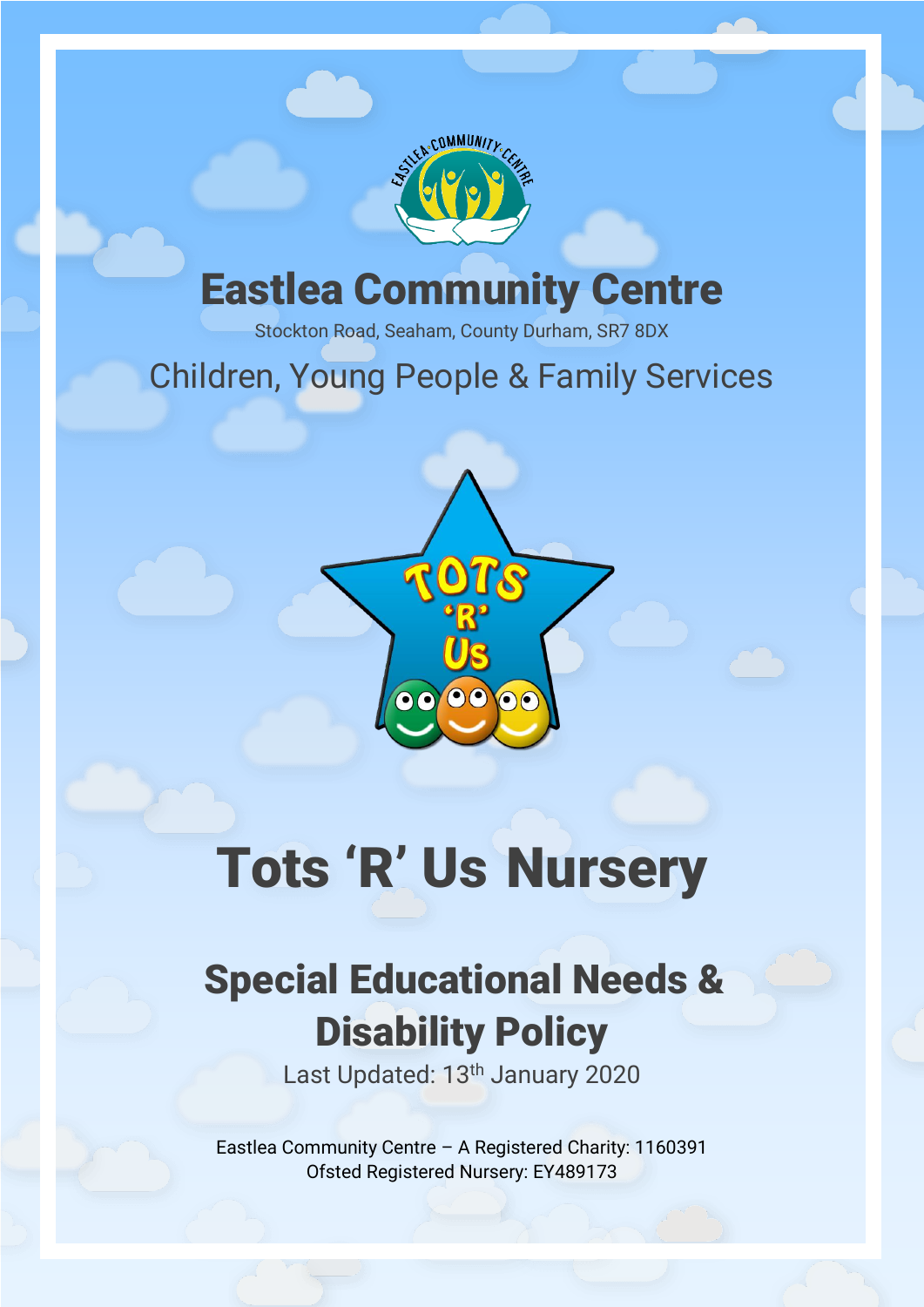### **Special Educational Needs & Disability Policy (SEND)**

At Tots 'R' Us Nursery, we believe that all children deserve the best possible start in life and the support that enables them to fulfil their potential. We aim to do this with regard to the Statutory Framework for the Early Years Foundation Stage 2017, The Equality Act 2010 and The Special Educational Needs and Disability (SEND) code of practice: 0-25 years (2014).

#### **Our aims:**

- Identify the specific needs of children with special educational needs and disabilities and meet those needs through a range of SEN strategies
- Work in partnership with parents/carers and other agencies in meeting individual children's needs
- Monitor and review our policy, practice and provision and, if necessary, make adjustments
- Have a designated Special Educational Needs Co-ordinator (SENCO)

#### **The Role of the SENCO**

Our Nursery Special Education Needs Co‐ordinator (SENCO) is Melissa Singh. She will:

- Ensure all practitioners in the Nursery understand their responsibilities to children with SEND and the Nursery's approach to identifying and meeting SEND
- Advise and support colleagues
- Ensure parents/carers are closely involved throughout and that their insights inform action taken by the Nursery
- Liaise with professionals or agencies from beyond the Nursery
- Attend regular update meetings and training, feeding back to staff
- Where necessary seek the help and support from the Equality and Inclusion Education Development Advisers, who form part the Local Authority's Early Years Team

#### **Links to other policies**

- Safeguarding and Child Protection Policy
- Equality, Diversity & Inclusion Policy
- Positive Behaviour and Promoting British Values
- **Staff Behaviour Policy**
- Intimate Care Policy
- Health and Safety Policy
- Accident/Incident Reporting & Emergency procedure
- Sick Child & Existing Injuries Policy
- **Medication Policy**
- Admissions, Attendance and Fees Policy

#### **Staffing arrangements**

We operate a key person system, whose role is to help ensure that every child's care is tailored to meet their individual needs, to help the child become familiar with the setting, offer a settled relationship for the child and build a relationship with their parents/carers. The key person has a responsibility to the child, the parent/carers, and to the Nursery in terms of creating the atmosphere in which children can thrive by:

- Helping the child become familiar with the Nursery and to feel safe and confident
- Talks to parent/carers to make sure the needs of the child are being met appropriately
- Ensuring that records of development and progress are shared with parent/carers and other professionals as necessary
- Relevant staff training, expertise and qualifications relating to SEND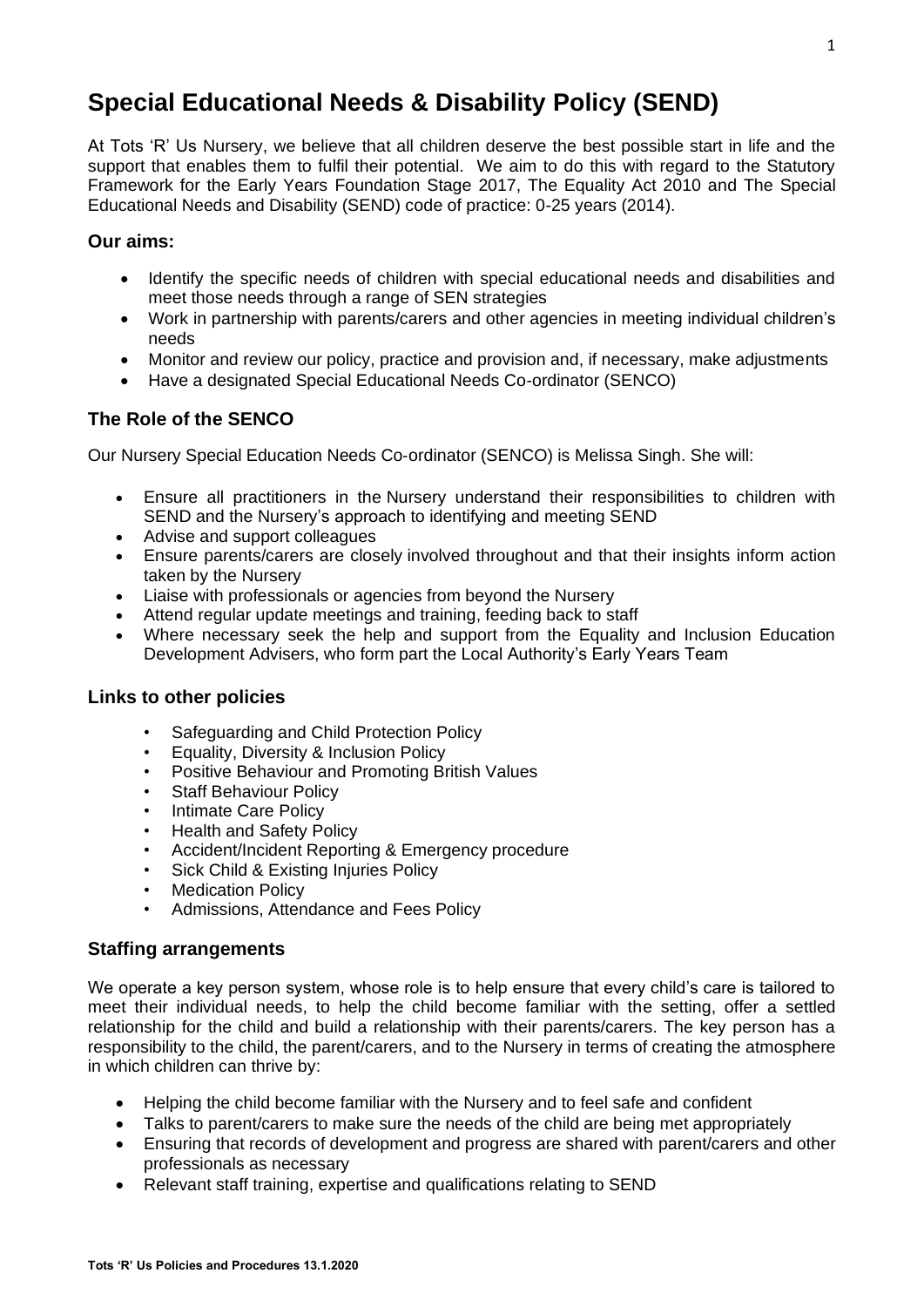We are committed to the equal inclusion of all children and deliver our service in line with our Equality, Diversity & Inclusion Policy. We embrace equality and diversity across culture, race, ethnicity, religion and children with special educational needs and disabilities. We promote inclusion and diversity through our resources reflecting diversity, such as small world people from different cultures and through themes celebrating cultural holidays.

#### **Admission arrangements**

There is no selection process to enter the Nursery. Children with SEND have the same opportunity to attend as children without. We make every effort to meet the individual needs of all children. We provide an opportunity for the SENCO and key person to visit the child and family in their own home prior to the child starting the Nursery.

The purpose of the visit is to help the child, family, SENCO and key person get to know more about each other in the home environment where the child usually feels most relaxed. This will also enable the SENCO and key person to discuss the best way to introduce the child into Nursery. This could be with support provided by the parent/carer or reduced hours until the child settle. The home visit is an optional service that the Nursery provides and we understand that not all families may wish to take us up on this offer.

#### **Working together**

Parents/carers are the first and most important influence on their child's development and future outcomes. They know their child best and it is therefore a priority of ours to listen when parents/carers express concerns about their child's development. We will take on board the concerns raised and carry out further assessments to address these concerns. Further advice will be taken from outside agencies if necessary.

On induction to our Nursery, the SENCO, key person and parents/carers share information about the strengths and needs of the child to create a positive partnership. Families are supported for as long as it takes their child to settle. We want all children to feel happy and safe with us. Each child has a key person who works closely with the child and the family, and may identify a possible individual need.

We are part of the Durham County Council's 'local offer', which provides information in one place about provision available across education, health and social care for children and young people in our area who have SEN or are disabled, including those who do not have Education, Health and Care (EHC) plan. Information can be found on the County Durham Families Information Service – [www.countydurhamfamilies.info](http://www.countydurhamfamilies.info/)

#### **Involvement of the Child**

Whilst recognising that it is often difficult to ascertain the views of very young children; staff will encourage their contributions, particularly when establishing individual programmes to support learning. Staff should ensure that all possible information is gathered from children, enabling them, for example, to express their feelings and identify personal preferences and interests. The involvement of children will contribute to the relevance to each of any programmes developed and implemented, maximising opportunities to incorporate their views and progress their learning.

#### **Identifying children with special educational needs and disabilities**

Children's special educational needs are generally thought of in the following four broad areas of need and support:

- Communication and interaction
- Cognition and learning
- Social, emotional and mental health difficulties
- Sensory and/or physical needs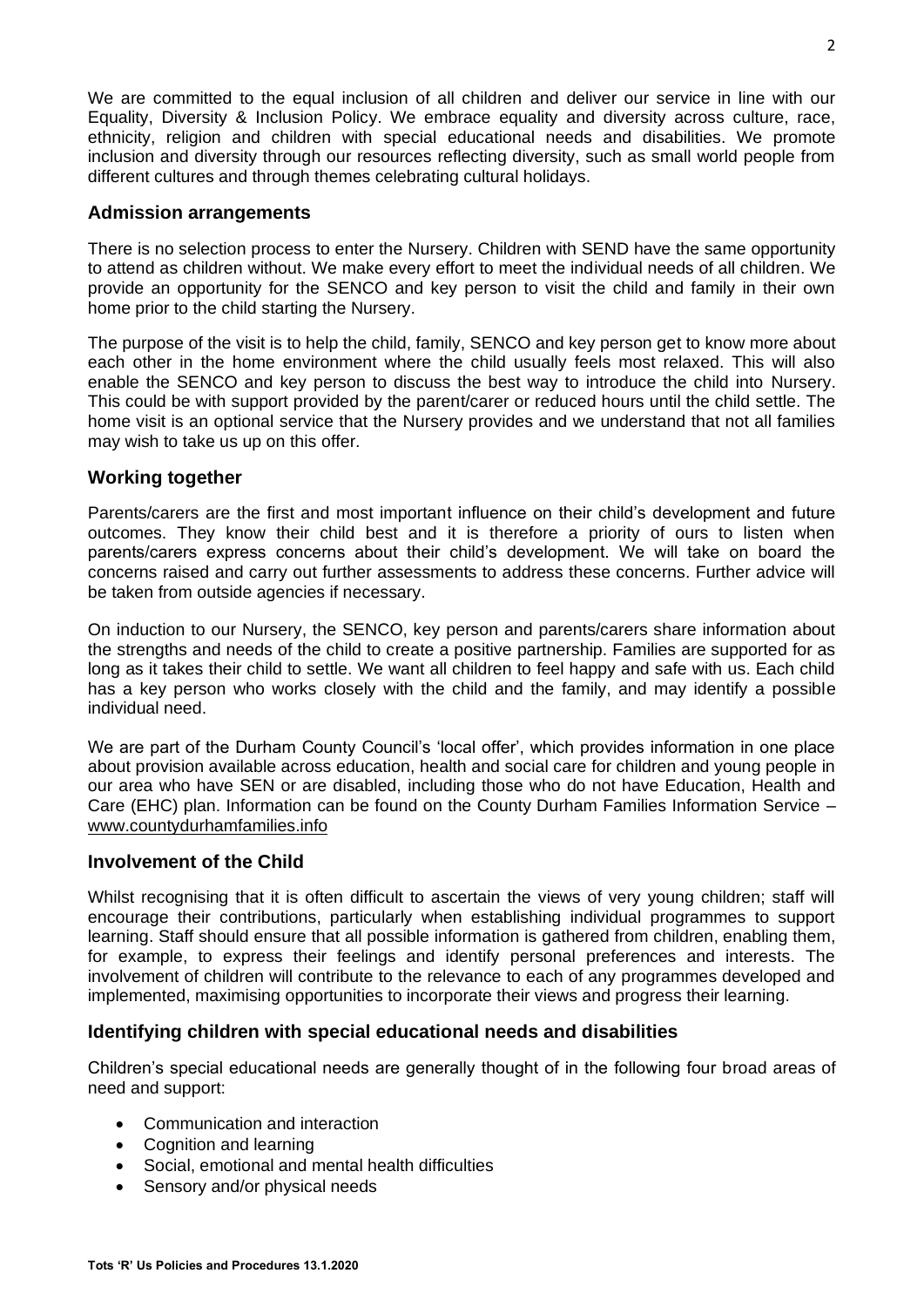The identification of SEND is built into our overall approach to monitoring the progress and development of all children, through continually assessing, planning, implementing and reviewing, as described in the SEND Code of Practice. On-going observational assessments are made of all children and linked to the Early Years Outcomes and Development Matters ages and stages of development, as outlined in the Statutory Framework for the Early Years Foundation Stage.

We assess all children when they join our Nursery, so that we can build upon their prior learning. We use this information to provide starting points for the development of an appropriate curriculum for each individual child. If our assessments show that a child may have a special educational need we will use a range of strategies that make full use of all available resources. In liaison with the SENCO, the child's key person will offer interventions that are 'different from' or 'additional to' those provided as part of the Nursery's usual working practices. The key person will keep parents/carers informed and draw upon them for additional information. If the SENCO, key person and parents/carers feel that the child would benefit from further support, the SENCO will then take the lead in further assessments of the child's needs. In order to achieve this, we aim to identify any difficulties or special abilities that a child might have and to work closely with the children, their parents and carers, and other agencies if this is necessary. We will:

- Use the 'graduated approach system' for identifying, assessing and responding to children with special educational needs. The process for doing this is to Assess, Plan, Do and Review as outlined below. Where assessment indicates that support from specialist services is required, it is important that children receive it as quickly as possible, with arrangements in place to ensure that there are sufficient services to meet the needs of all children, whether or not the child needs an Education, Health and Care Plan (EHC). An EHC plan is the document that replaces Statements of SEN and Learning Difficulties Assessments for children and young people with special educational needs. EHC plans identify educational, health and social needs and set out the additional support to meet those needs
- Explain how children's individual needs are to be met by planning support using a written Support Plan (SP). The SP will state clearly the short-term targets for the child, the nature of the staff intervention, the use of any particular resources and home support and will detail when reviews are scheduled and identify any involvement of outside agencies
- Provide copies of the SP for parents/carers as well as keeping a record by the child's key person and Nursery SENCO
- Ensure all documentation relating to the child is kept in the child's file and locked filing cabinet to ensure confidentiality
- SP targets will be reviewed and new ones planned by the key person, SENCO, parents/carers and where possible the child
- Access where necessary additional support from other professionals
- Work with all other staff to ensure implementation of the SP and subsequent continuity of care and education by everyone
- Ensure that the parents/carers are informed at all stages of assessment, planning, provision, monitoring and review of your child's progress
- Learning Journals are available to view at any time and may be borrowed to take home
- Provide support to apply for funding to support your child

#### **Graduated Approach System**

#### **Assess**

In identifying a child as needing SEND support, the key person, working with the Nursery SENCO and the child's parents/carers, will carry out an assessment of the child's needs. This initial assessment will be reviewed regularly to ensure that support is matched to the need. Where there is little or no improvement in the child's progress, more specialist assessment may be called for from specialist teachers or from health, social services or other agencies beyond the Nursery. Where professionals are not already working with the Nursery, the SENCO will contact them, with the parent/carers' agreement.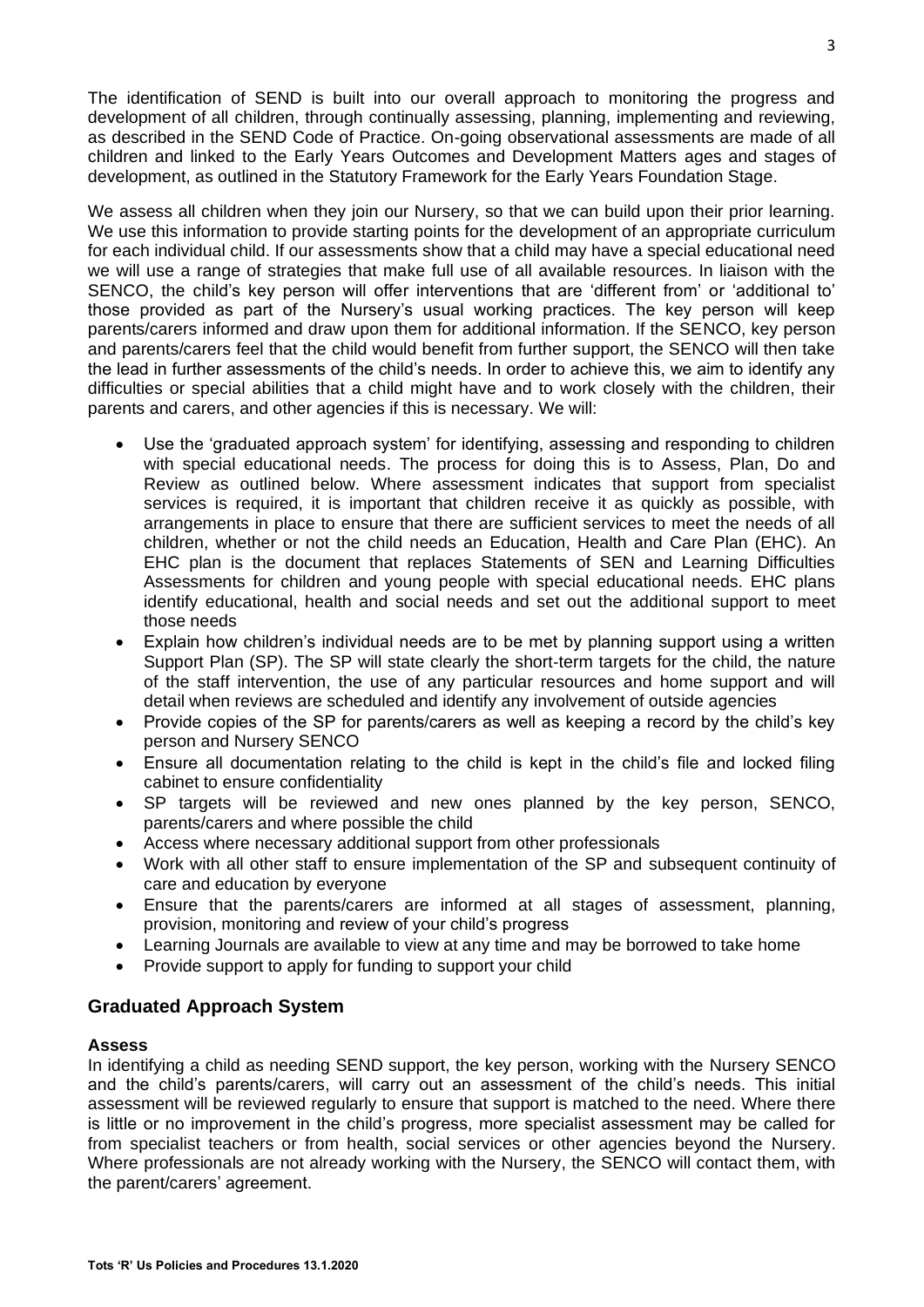#### **Plan**

Where it is decided to provide SEND support and having formally notified the parents/carers, the key person and the SENCO will agree, in consultation with the parent/carer, the outcomes they are seeking, the interventions and support to be put in place, the expected impact on progress, development or behaviour, and a clear date for review. Plans will take into account the views of the child. The support and intervention provided will be selected to meet the outcomes identified for the child, based on reliable evidence of effectiveness, and provided by practitioners with relevant skills and knowledge. Any related staff development needs will be identified and addressed. Parents/carers will be involved in planning support and, where appropriate, in reinforcing the provision or contributing to progress at home.

#### **Do**

The child's key person remains responsible for working with the child on a daily basis. With support from the SENCO, they will oversee the implementation of the interventions or programmes agreed as part of SEND support. The SENCO will support the key person in assessing the child's response to the action taken, in problem solving and advising on the effective implementation of support.

#### **Review**

The effectiveness of the support and its impact on the child's progress will be reviewed in line with the agreed date. The key person and the SENCO working with the child's parents/carers and taking into account the child's views will evaluate the impact and quality of the support. They will agree any changes to the outcomes and support for the child in light of the child's progress and development. Parents/carers will have clear information about the impact of the support provided, and be involved in planning the next steps.

This cycle of action will be revisited in increasing detail and with increasing frequency, to identify the best way of securing good progress. At each stage, parents/carers are to be engaged with the Nursery, contributing their insights to assessment and planning. Intended outcomes will be shared with parents and reviewed with them, along with action taken by the Nursery, at agreed times.

The graduated approach will be led and co-ordinated by the Nursery SENCO working with and supporting the individual key person in the Nursery and informed by the EYFS materials, the Early Years Outcomes guidance and Early Support resources.

#### **Progress Check at Age 2 – Integrated Review**

The Integrated Review is the bringing together of health and early education reviews for young children at the age of two to three. This could involve local authorities, health visiting services and early year's providers. This is an important time for children and their parent/carers and a period of rapid growth, learning and development in a young child's life. It is also a crucial time when a child's need for additional support from health services or the education system can become clear.

When a child is aged between two and three, it is a statutory requirement that the Nursery **must**  review each child's progress and provide parents/carers with a short written summary of their child's development, focusing in particular on communication and language, physical development and personal, social and emotional development. This progress check **must** identify the child's strengths and any areas where the child's progress is slower than expected. If there are significant emerging concerns (or identified SEN or disability) we will develop a targeted plan to support the child, involving other professionals such as, for example, the Nursery's SENCO or the Equality and Inclusion Education Development Advisers, who form part the Local Authority's Early Years Team, or any other professional as appropriate. In addition, health visitors currently check children's physical development milestones between ages two and three as part of the universal Healthy Child Programme. This will form part of an integrated review that will cover the development areas in the Healthy Child Programme two-year review and the EYFS two-year progress check.

Either the Nursery or where the child spends the most time completes the check. It is a statutory requirement for the provider to share the progress check with the parents/carers. There is an expectation that the parents/carers will share it with the health visitor, ideally to coincide with the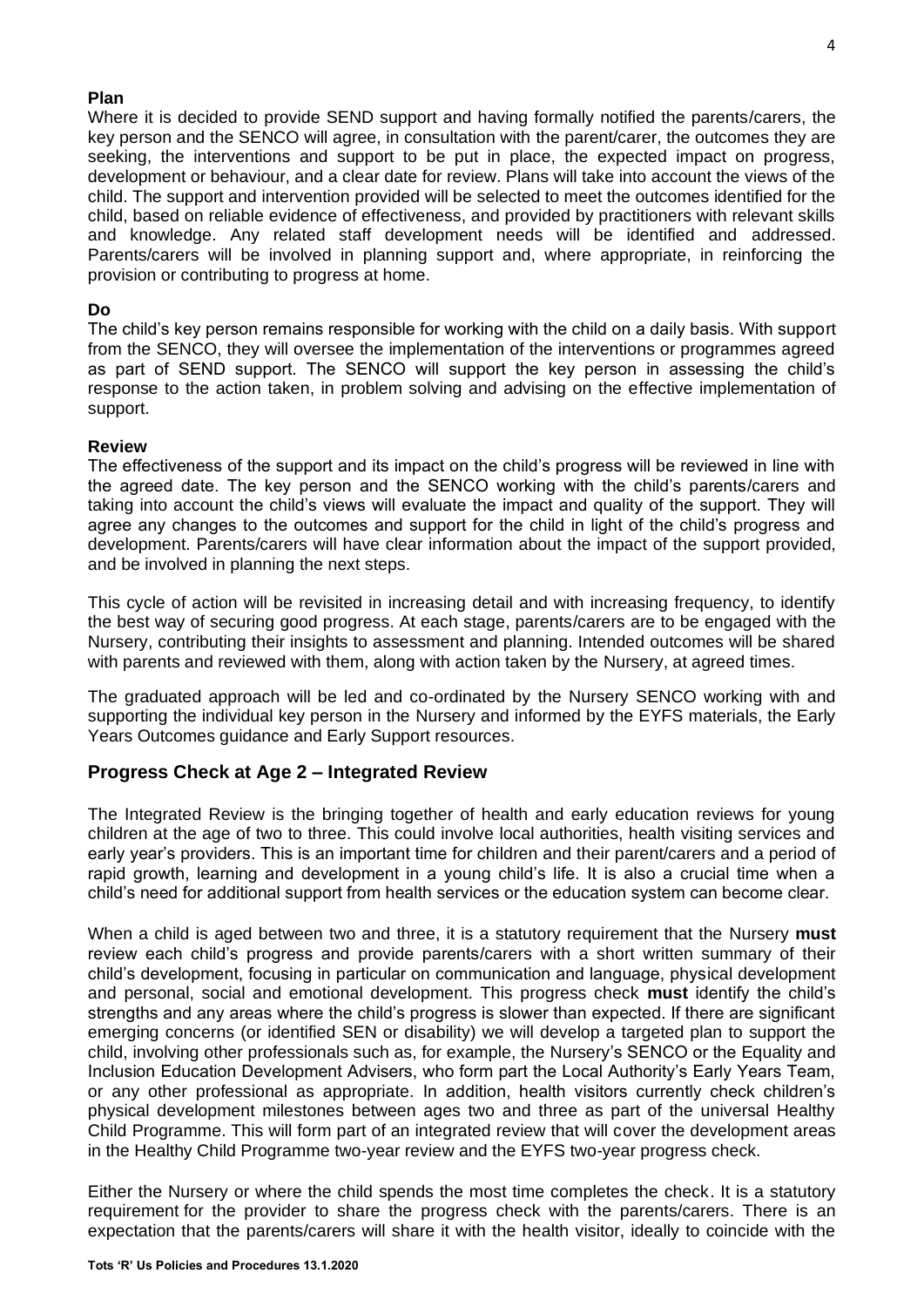Healthy Child Programme two-year-review. The Nursery supports the parents/carers to attend a meeting that involves the parents/carers, health visitor and key person/Manager to discuss the integrated review and outcomes for the child.

We will use the following as an aid to assist this check and track the child's progress:

- Flying from the Start
- Every Child a Talker
- Learning Journal
- Information from parents/carers and professionals from other agencies
- Records from other settings where the child may have attended

#### **Accessibility of the environment**

Our Nursery room and outdoor area is within a local community centre and accessible all on one level. Should there be any limitations of the building affecting a child then we will attempt to make all reasonable changes and adjustments. Our resources are all accessible by the children who have free choice.

#### **Personal Emergency Evacuation Plan (PEEP)**

Where appropriate and applicable each child will have a Personal Emergency Evacuation Plan (PEEP). A PEEP is completed for any child who requires assistance with any aspect of emergency evacuation. The PEEP describes the child's intended means of escape in the event of an emergency, including drills. The PEEP specifies what type of assistance is agreed and how it is to be maintained, to ensure the child's continued safety and includes the assistance required from the point of raising the alarm to passing through the final exit of the building. The PEEP is written with the involvement of the SENCO or Nursery Manager, the child's key person and their parents/carers. A copy of the completed form kept in the child's personal records.

#### **Working with other professionals**

We have contact with the following professionals:

- Health Visitor
- Local Authority Early Years Team
- Equality and Inclusion Education Development Advisers
- Speech and Language Therapist
- Local Children's Centre Staff (e.g. family support workers)
- Education Psychologist
- Team around the Family
- Occupational Therapist

We can contact many other professionals regarding a child's specific individual needs.

#### **Further information**

The SENCO and key person are always available for advice and support in the first instance. We can signpost parents/carers to other professionals that may be able to help such as health visitor, speech and language therapist, children's centre and others. If a child's needs are referred to a specific team, we will be able to support parents and carers in accessing these services.

#### **Moving on to school/or another setting**

We have a Transition Policy in place and hold transition review meetings to plan transition for a child into nursery/school. As well as parents/carers and Nursery staff, these meetings could include foundation stage schoolteachers, school SENCO, receiving setting staff and relevant professionals. We share all documentation such as support plans, early year's assessments and observations. We invite receiving nursery/school to visit our Nursery to familiarise themselves with, and observe the child and to share information in partnership with parents and carers. We have